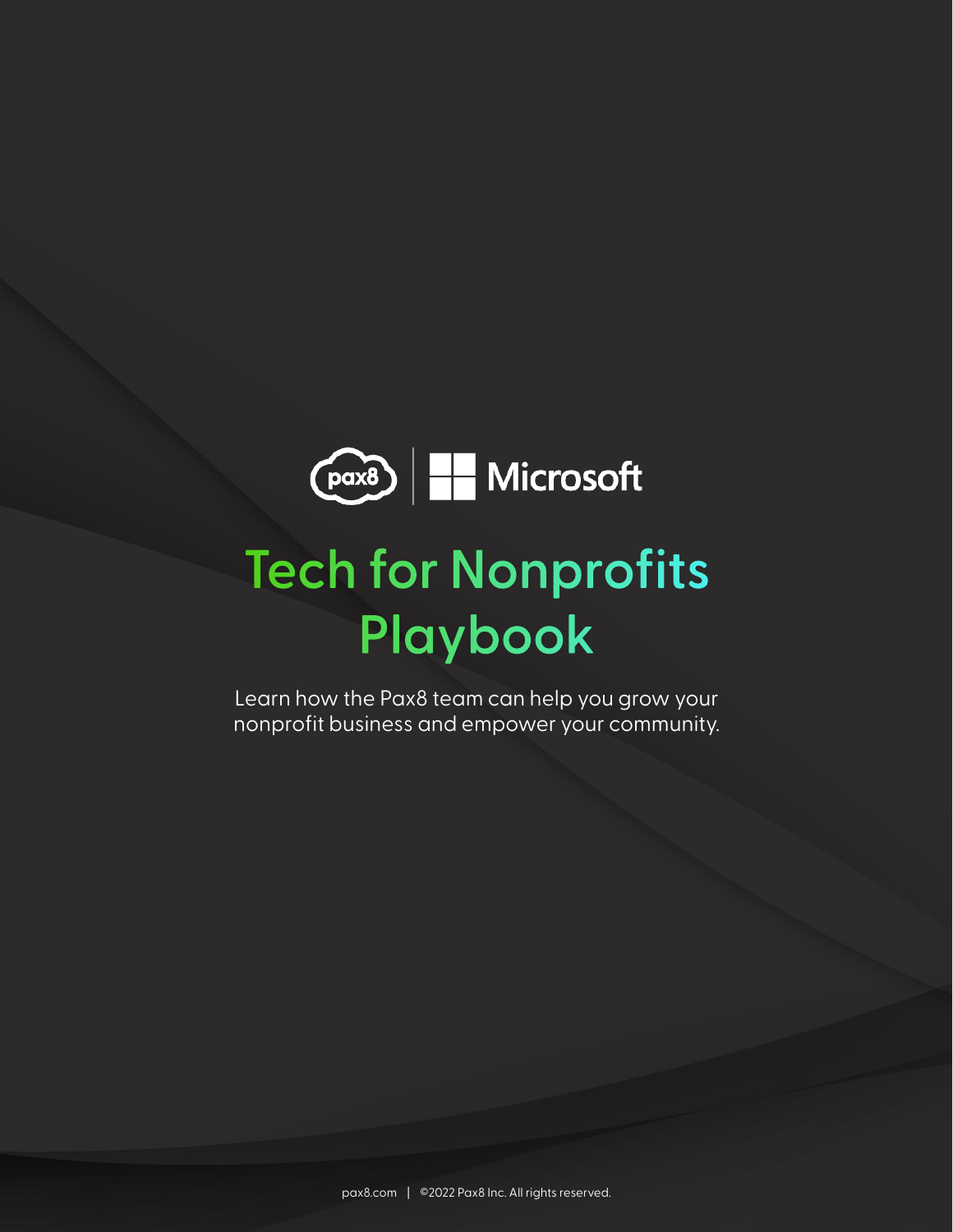# **Table of Contents**

#### **Pax8 TSI Programme**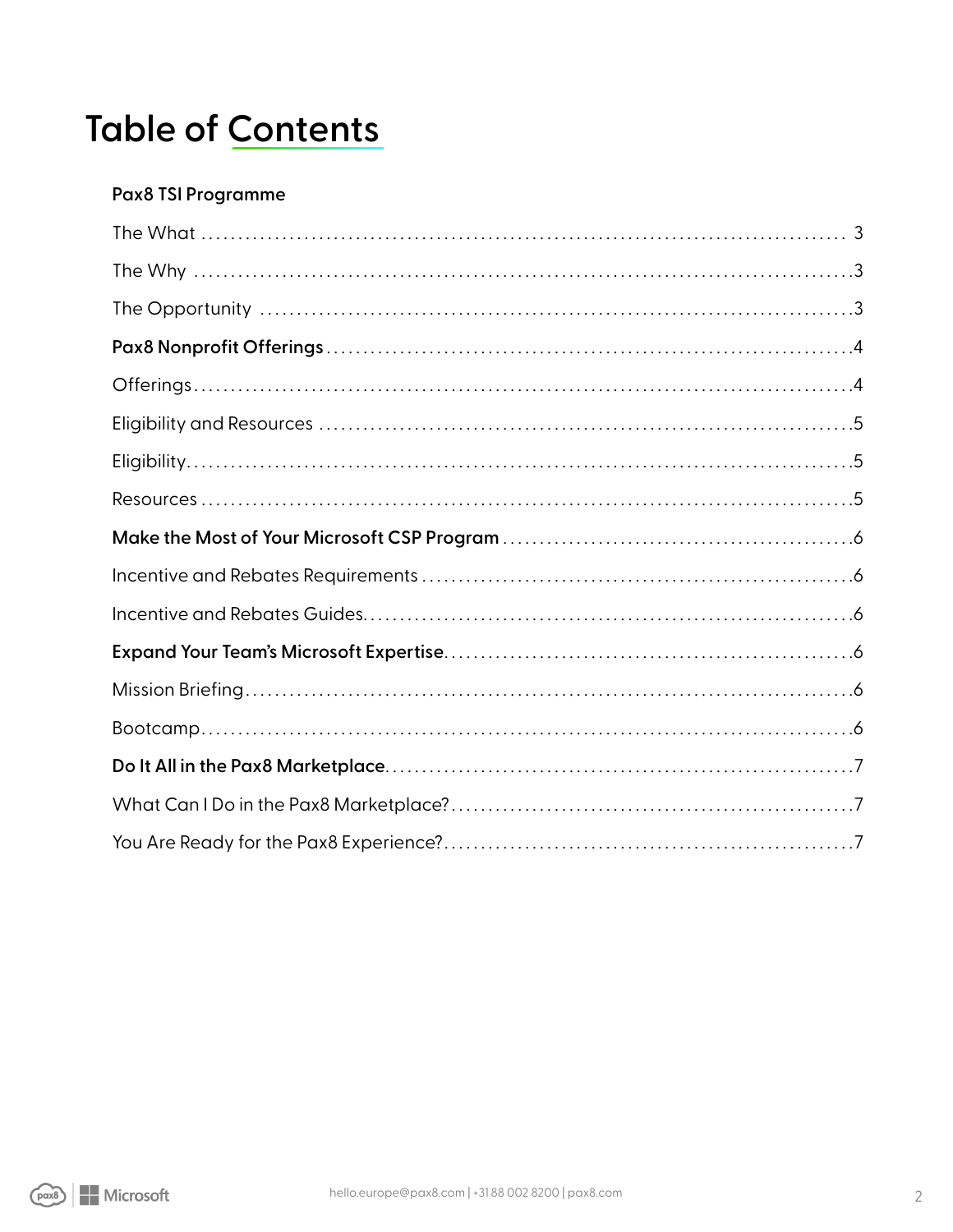# **Pax8 TSI Programme**

## The What **What is TSI?**

TSI stands for Tech for Social Impact. Microsoft is the cornerstone of modern business and technology. The Microsoft Tech for Social Impact Programme is dedicated to providing affordable and accessible technology and tools to help nonprofits of all sizes achieve their missions. That's why we offer grants and discounts for our products and services to eligible nonprofits around the world. These include cloud solutions like Microsoft 365 and Power Apps, as well as custom-built solutions for nonprofits, such as fundraising and engagement for Dynamics 365 Sales.

## The Why **Why work with Pax8?**

Pax8 is committed to delivering relevant, affordable, and innovative cloud solutions to help nonprofits tackle the world's biggest challenges. Discover the opportunity to advance social good and let us amplify your reach by providing cloud technology, support, and services.

### The Opportunity **What opportunity can nonprofits bring to your business?**

Microsoft has identified 4 million nonprofits that should qualify for the TSI Programme but are currently only selling to less than 200,000 of them. With Microsoft Cloud Solutions, like M365 Business Premium, nonprofits can reduce overall costs while also improving security by protecting themselves from cyber threats and data leakage. This is all done while giving staff 24/7 access, empowering team collaboration, and improving productivity.

With nonprofits as the fastest-growing client segment in the UK:

- There are over 200,000 eligible organisations
- With over 1.3 million employees
- Total UK charity income of £48 billion

Lastly, 100% of the revenue of the nonprofit licenses goes back into the Microsoft Philanthropic group, which is used to fund aid all over the world.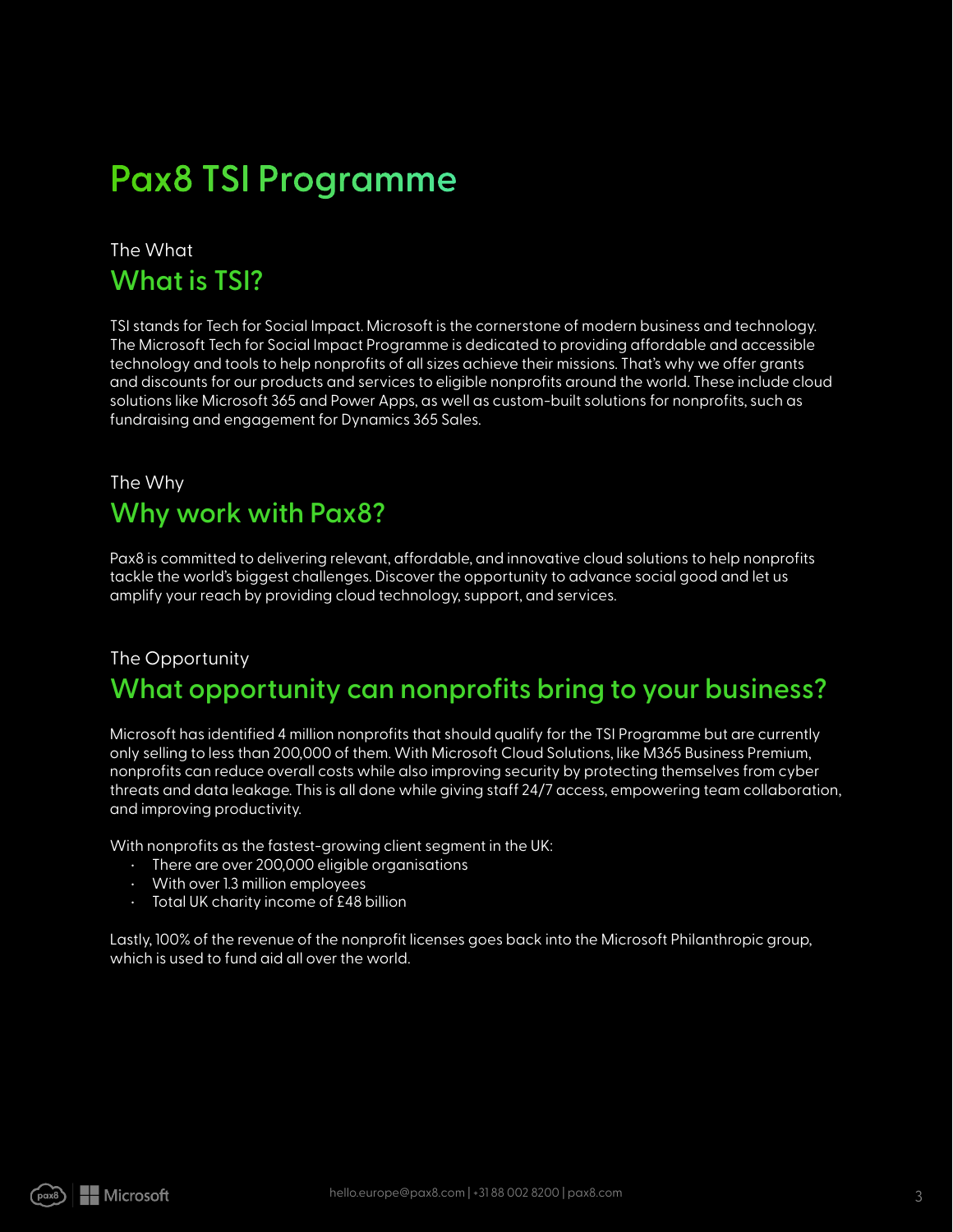# **Pax8 Nonprofit Offerings**

Microsoft wants to help our partners deliver affordable and innovative cloud solutions while fostering digital transformation for eligible nonprofit organisations. There are grants and discounts available for M365, Power Apps, and Dynamics 365 licensing. And if you're looking for educational support, Microsoft also offers training sessions and other resources to help our partners succeed.

# Office

| <b>Solution</b>                          | <b>Offering</b>                                    | <b>Sales Play</b>                                                                                                                                                                                                                                                                                                  |
|------------------------------------------|----------------------------------------------------|--------------------------------------------------------------------------------------------------------------------------------------------------------------------------------------------------------------------------------------------------------------------------------------------------------------------|
| Microsoft 365<br><b>Business Premium</b> | 10 Free Licenses, each<br>additional £3.80, €4.20  | Bring together the best-in-class Office apps,<br>powerful cloud services, and comprehensive<br>security that helps protect your business<br>against advanced cyber threats.                                                                                                                                        |
| <b>Power Apps</b>                        | 10 Free Licenses, each<br>additional £1.89, €2.10  | Make it easy to modernise processes and<br>build apps via codeless development. Do it<br>across any system (on-premises or cloud) on<br>the platform of their choice.<br>Increase agility across your organisation<br>by rapidly building low-code apps that<br>modernise processes and solve tough<br>challenges. |
| Dynamics 365<br><b>Sales Enterprise</b>  | 5 Free Licenses, each<br>additional £17.90, €20.00 | Enable salespeople to build strong<br>relationships with their customers, take<br>actions based on insights, and close sales<br>faster.                                                                                                                                                                            |

Pax8 also offers a wide range of Microsoft SKUs that qualified nonprofits have access to purchase.

| · Microsoft 365 Business Premium  | $\cdot$ N |
|-----------------------------------|-----------|
| · Microsoft 365 Business Standard | $\cdot$ N |
| · Microsoft 365 Business Basics   | $\cdot$ N |
| $\cdot$ Microsoft 365 E3          | $\cdot$ N |
| $\cdot$ Microsoft 365 E5          | $\cdot$ N |

- Office 365 E1
- $\cdot$  Office 365 E3
- $\cdot$  Office 365 E5
- Microsoft 365 Apps for Enterprise
- licrosoft 365 Audio Conferencing
- licrosoft 365 Phone System
- licrosoft Power Bi
- licrosoft Project Plan 3
- Microsoft Intune
- Microsoft Azure Active Directly

For more information on all nonprofit Microsoft SKUs, please reach out to your Pax8 team.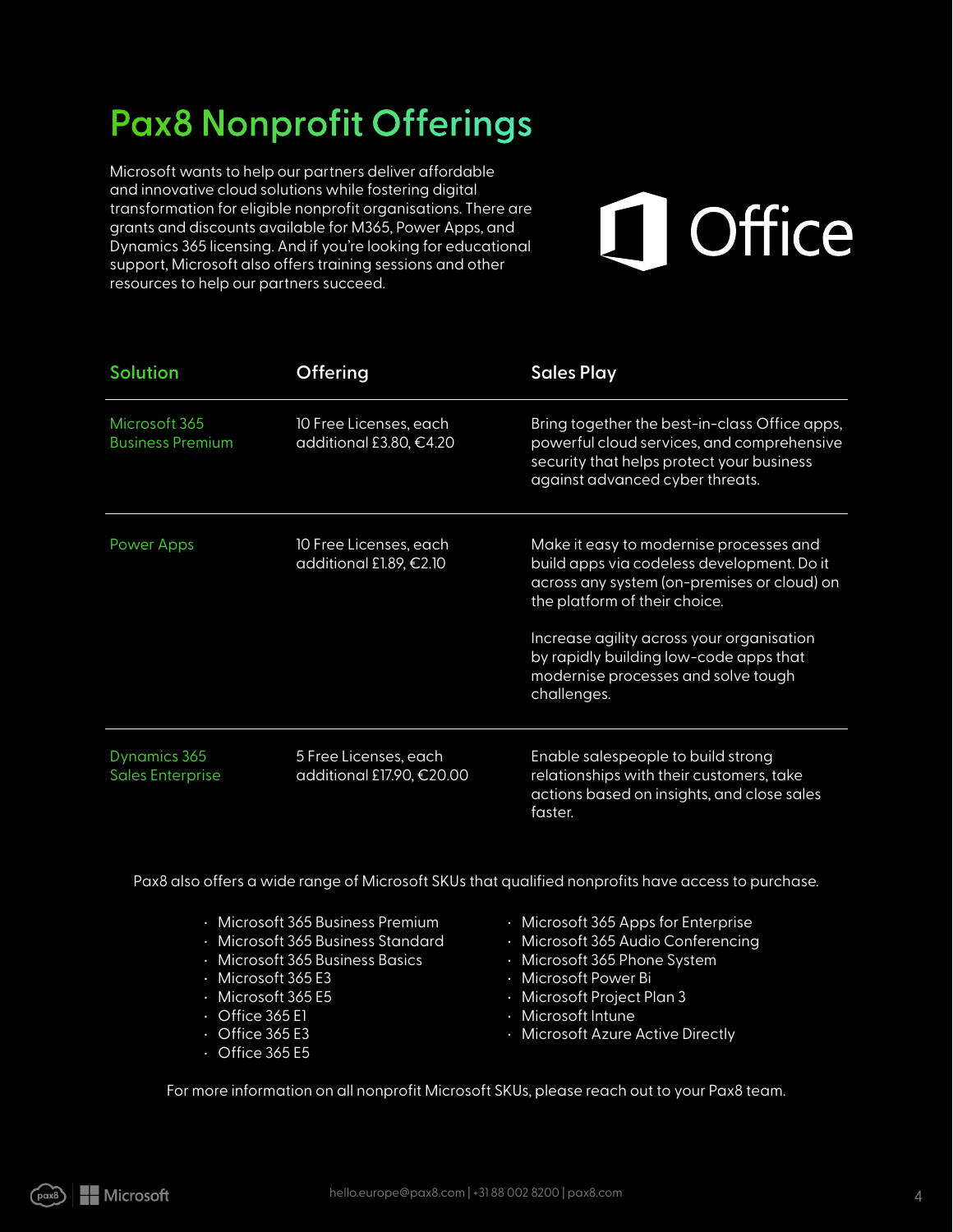# **Eligibility and Resources**

Don't miss out on getting access to discounted and donated solutions for your nonprofit organisations. To take advantage of innovative cloud solutions, follow the steps below to begin your registration process.

## **Eligibility**

To access Microsoft's nonprofit offers, you will need to register and confirm your organisation's eligibility.

#### **Step One:**

Learn about **the registration and eligibility process** and how to get nonprofit offers from Microsoft.

For further assistance, access **frequently asked questions** about our nonprofit product donations and discounts.

Next, gather documents that prove your organization's eligibility, as described on the **Eligibility page.**

 Now, you are ready to begin the **registration process.**

#### **Step Two:**

Microsoft will evaluate your potential eligibility. Registration review may take up to 7 days. You will receive an email notifying you if your registration has been approved.

While waiting for your registration review results, get a head start with technical training through the **Nonprofit Digital Skills Training** and other learning paths for nonprofit employees.

#### **Step Three:**

Once your registration is approved, you can access the Nonprofit Hub to take advantage of customised offerings to ensure collaboration, productivity, and security of your organisation.

## **Resources**

Check out this **crash course in M365 Business for Nonprofits.** For questions related to eligibility and accessing offers, submit an inquiry today.

\*Microsoft contracts with Tech Soup and their worldwide partner network to validate eligibility for nonprofit offers.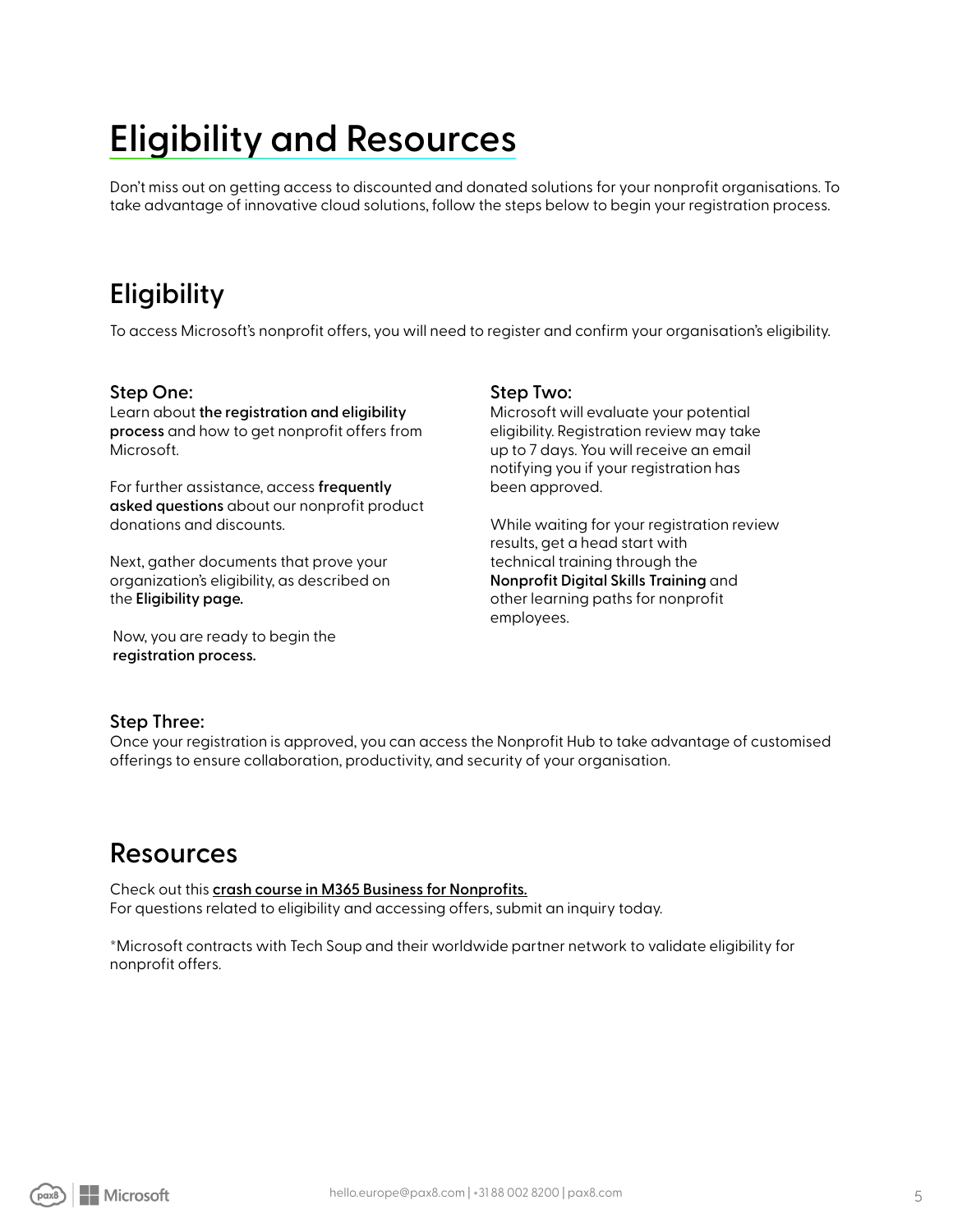# **Make the Most of Your Microsoft CSP Program**

We believe in rewarding Pax8 CSP partners for driving the activation and enablement of Microsoft clients. As your team of Microsoft experts, we'll show you how you can earn additional margins on net-new Microsoft clients and navigate the Microsoft incentives and rebates requirements.

#### **Incentive and Rebates Requirements**

Review and attain **Silver/Gold Competencies** 

See the list of available **Microsoft Incentives** 

Actively sell with a valid Microsoft Cloud Reseller Agreement

Complete onboarding of the CSP Incentive tool

#### **Incentive and Rebates Guides**

Read the **Microsoft Partner Incentives Co-op Guidebook** to learn about FY22 changes from July 1, 2021

**Pax8: Microsoft CSP Incentives & Rebates Playbook.** Our Pax8 Microsoft experts created this guide to clear up the confusion around competencies, incentives, and rebates.

## **Expand Your Team's Microsoft Expertise**

Education and enablement are at the core of the Pax8 mission to support the growth of our partners' Microsoft business.

## pax8MissionBriefing

Mission Briefings focus on best practices for securing and backing up your Microsoft environment, while helping you uncover up-sell and cross-sell opportunities within your existing client base. You'll also learn about new technology vendors to complement your end-to-end cloud stack.

#### **Register Here**